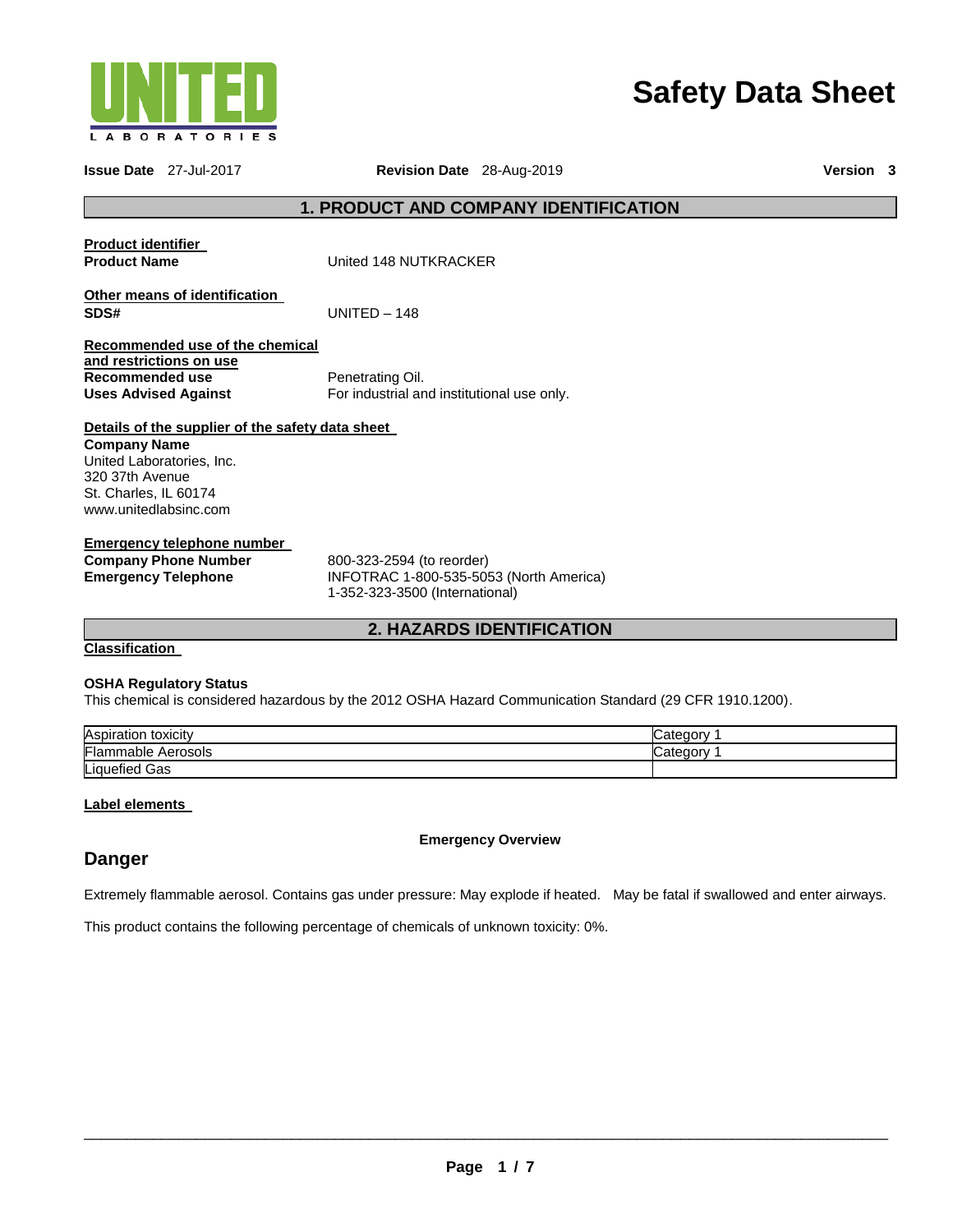

#### **Precautionary Statements**

#### **Prevention**

Keep away from heat/sparks/open flames/hot surfaces. — No smoking. Do not spray on an open flame or other ignition source. Pressurized container. Do not pierce or burn, even after use. Protect from sunlight. Do not expose to temperatures exceeding 50°C/122°F.

#### **Response**

Wash hands thoroughly after handling. If swallowed: Immediately call a poison center or doctor/physician. Do NOT induce vomiting.

#### **Storage**

Protect from sunlight. Do not expose to temperatures exceeding 122 °F (50 °C). Store in well-ventilated place.

#### **Disposal**

Dispose of contents/container in accordance with local/state/national regulations.

#### **Hazards not otherwise classified (HNOC)**

Not applicable.

#### **3. COMPOSITION/INFORMATION ON INGREDIENTS**

| <b>Chemical Name</b>                        | <b>CAS No.</b> | Weight-%  | <b>Trade Secret</b> |
|---------------------------------------------|----------------|-----------|---------------------|
| Distillates (Petroleum), Hydrotreated Light | 64742-47-8     | $30 - 50$ |                     |
| Mineral Oil                                 | 8042-47-5      | 15-30     |                     |
| Propane / n-Butane                          | 68476-86-8     | 10-30     |                     |

\*The exact percentage (concentration) of composition has been withheld as a trade secret.

#### **4. FIRST AID MEASURES**

#### **First aid measures**

**Skin Contact Immediately wash off with soap and water for 15 minutes. Remove contaminated clothing** and shoes immediately. Seek immediate medical attention. **Eye contact Immediately flush with water for 15-20 minutes while holding eyelids open. Seek medical seemedical** attention if irritation persists. **Inhalation** Move to fresh air. If breathing is difficult, administer oxygen. If not breathing administer artificial respiration. Seek immediate medical attention. **Ingestion If** swallowed: Immediately call a poison center or physician. Do not induce vomiting. **Most important symptoms and effects, both acute and delayed Symptoms** Eye: stinging, tearing, redness. Oral: Aspiration risk. Skin: Prolonged or repeated contact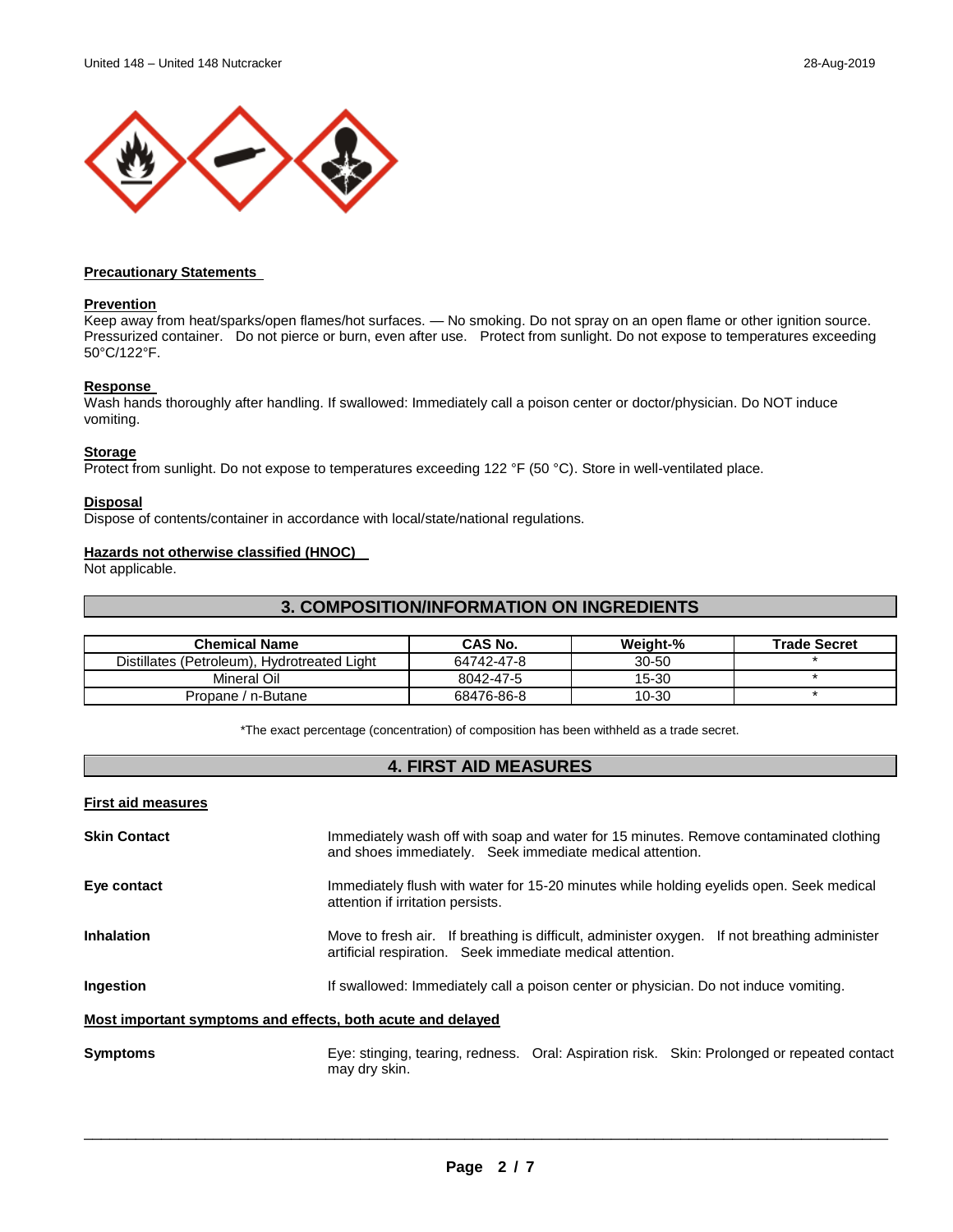#### **Indication of any immediate medical attention and special treatment needed**

**Note to physicians** If ingested, material may be aspirated into the lungs and cause chemical pneumonitis. Treat appropriately.

#### **5. FIRE-FIGHTING MEASURES**

#### **Suitable extinguishing media**

Foam. Dry chemical. Carbon dioxide (CO2).

**Unsuitable extinguishing media** Do not use of water jet/stream.

#### **Specific hazards arising from the chemical**

Contents under pressure. Exposure to temperatures above 120°F may cause bursting. Flammable.

#### **Protective equipment and precautions for firefighters**

Wear NIOSH approved self-contained breathing apparatus with a full-face piece operated in a positive pressure demand mode with fully body protective clothing when fighting fires.

#### **Hazardous Combustion Products**

Oxides of carbon.

### **6. ACCIDENTAL RELEASE MEASURES**

#### **Personal precautions, protective equipment and emergency procedures**

**Personal precautions For personal protection, see Section 8 of the SDS.** 

#### **Methods and material for containment and cleaning up**

| <b>Methods for containment</b><br>and cleaning up                                                                                                                                              | Spill: Absorb spill with non-combustible material such as vermiculite, sand or earth. |  |
|------------------------------------------------------------------------------------------------------------------------------------------------------------------------------------------------|---------------------------------------------------------------------------------------|--|
| Dispose of in accordance with federal, state and local regulations. Do not reuse, puncture,<br><b>Waste Disposal</b><br>or incinerate container. Wrap container and place in trash collection. |                                                                                       |  |
| <b>RCRA Status</b>                                                                                                                                                                             | Product should be fully characterized prior to disposal (40CFR261).                   |  |

#### **7. HANDLING AND STORAGE**

| <b>Precautions for safe handling</b>                         |                                                                                                                        |  |  |  |  |
|--------------------------------------------------------------|------------------------------------------------------------------------------------------------------------------------|--|--|--|--|
| Advice on safe handling                                      | Pressurized container: Do not pierce or burn, even after use.                                                          |  |  |  |  |
| Conditions for safe storage, including any incompatibilities |                                                                                                                        |  |  |  |  |
| <b>Storage Conditions</b>                                    | Store locked up. Protect from sunlight and do not expose to temperatures exceeding<br>$50^{\circ}$ C/122 $^{\circ}$ F. |  |  |  |  |
|                                                              | Keep out of reach of children.                                                                                         |  |  |  |  |
| Incompatible materials                                       | Strong alkalis, oxidizers, bases, reactive metals, and natural rubber. Strong reducing<br>agents.                      |  |  |  |  |
| <b>8. EXPOSURE CONTROLS/PERSONAL PROTECTION</b>              |                                                                                                                        |  |  |  |  |

#### **Control parameters**

**Exposure Guidelines Exposure guidelines noted for ingredient(s).**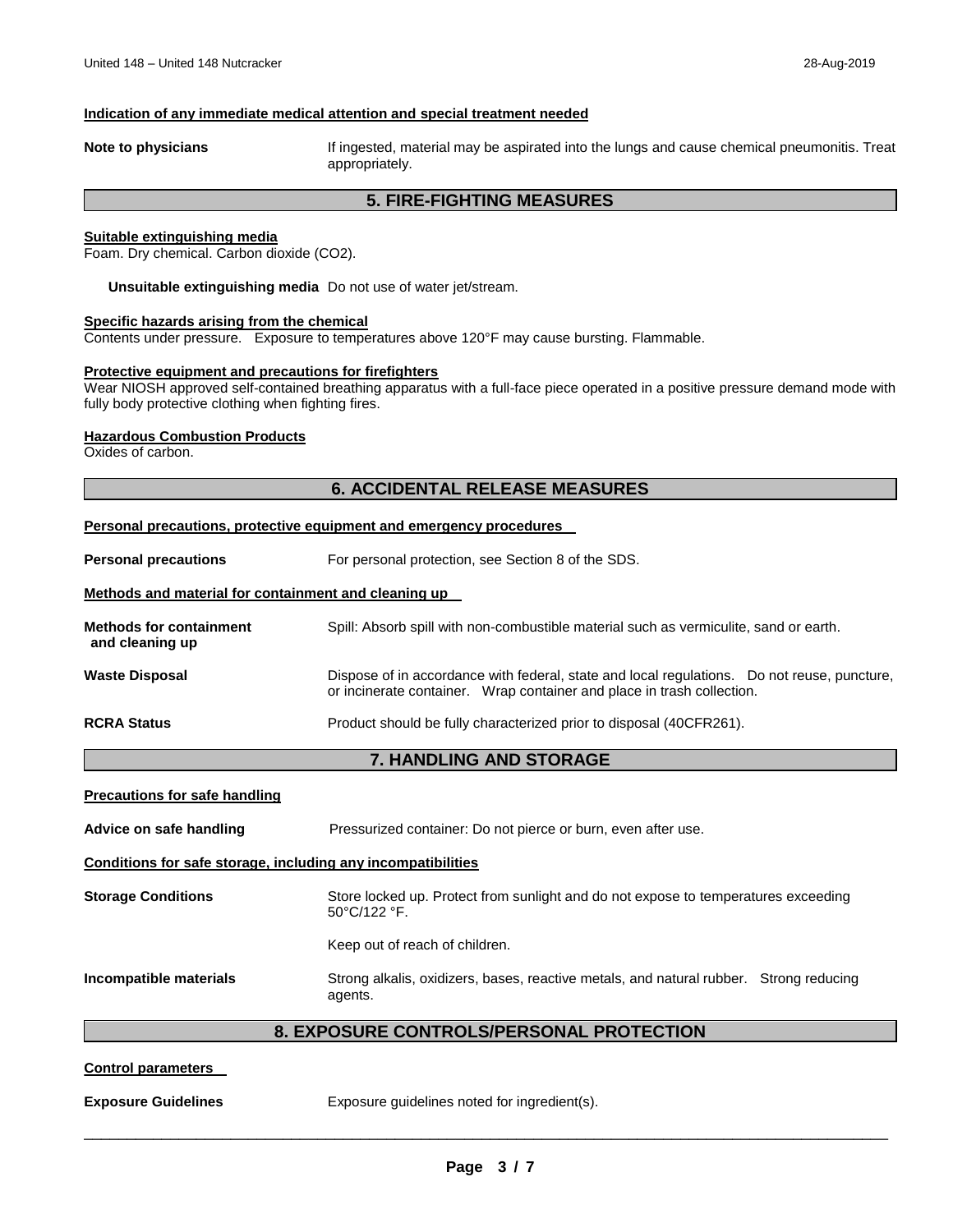| <b>Chemical Name</b>                                                  | <b>ACGIH TLV</b>                                                                 | <b>OSHA PEL</b>                                                                   | <b>NIOSH IDLH</b> |  |
|-----------------------------------------------------------------------|----------------------------------------------------------------------------------|-----------------------------------------------------------------------------------|-------------------|--|
| Distillates (petroleum), hydrotreated<br>light                        | 200 mg/m <sup>3</sup>                                                            | Not Established                                                                   |                   |  |
| Mineral Oil                                                           | 10 mg/m $3$                                                                      | 5 mg/ $m3$                                                                        |                   |  |
| Propane / n-Butane                                                    | 1000 ppm                                                                         | 1000 ppm                                                                          |                   |  |
| <b>Biological limit values</b>                                        |                                                                                  | No biological exposure limits noted for the ingredient(s).                        |                   |  |
| Appropriate engineering controls                                      |                                                                                  |                                                                                   |                   |  |
| <b>Engineering Controls</b>                                           | Good general ventilation adequate.                                               |                                                                                   |                   |  |
| Individual protection measures, such as personal protective equipment |                                                                                  |                                                                                   |                   |  |
| <b>Eye/face protection</b>                                            | Wear safety glasses.                                                             |                                                                                   |                   |  |
| Skin and body protection                                              | Wear gloves.                                                                     |                                                                                   |                   |  |
| <b>Respiratory protection</b>                                         | Wear NIOSH/MSHA approved respiratory protection if exposure limits are exceeded. |                                                                                   |                   |  |
| <b>General Hygiene</b>                                                | material.                                                                        | Always observe good personal hygiene measures, such as washing after handling the |                   |  |

### **9. PHYSICAL AND CHEMICAL PROPERTIES**

### **Information on basic physical and chemical properties**

| <b>Physical state</b> | Gas                    |
|-----------------------|------------------------|
| Form                  | Aerosol                |
| Color                 | Amber to brown spray   |
| Odor                  | Petroleum solvent odor |
|                       |                        |

| <b>Property</b>                   | <b>Values</b>                      | Remarks | • Method |
|-----------------------------------|------------------------------------|---------|----------|
| рH                                | No information available           |         |          |
| <b>Specific Gravity</b>           | No information available           |         |          |
| <b>Viscosity</b>                  | Not determined                     |         |          |
| Melting point/freezing point      | Not determined                     |         |          |
| <b>Flash point</b>                | Not determined                     |         |          |
| Boiling point / boiling range     | Not determined                     |         |          |
| <b>Evaporation rate</b>           | Slow                               |         |          |
| Flammability (solid, gas)         | <b>Extremely Flammable Aerosol</b> |         |          |
| <b>Flammability Limits in Air</b> | Not determined                     |         |          |
| Upper flammability limit:         | Not determined                     |         |          |
| Lower flammability limit:         | Not determined                     |         |          |
| Vapor pressure                    | Not determined                     |         |          |
| Vapor density                     | Not determined                     |         |          |
| <b>Relative density</b>           | $0.80 - 0.85$ @77°F (25°C)         |         |          |
| <b>Water solubility</b>           | 0% in water                        |         |          |
| <b>Partition coefficient</b>      | Not determined                     |         |          |
| <b>Autoignition temperature</b>   | Not determined                     |         |          |
| <b>Decomposition temperature</b>  | Not determined                     |         |          |
| <b>Oxidizing properties</b>       | No information available.          |         |          |
| <b>VOC</b>                        | 14.5%                              |         |          |

### **10. STABILITY AND REACTIVITY**

#### **Reactivity**

None known.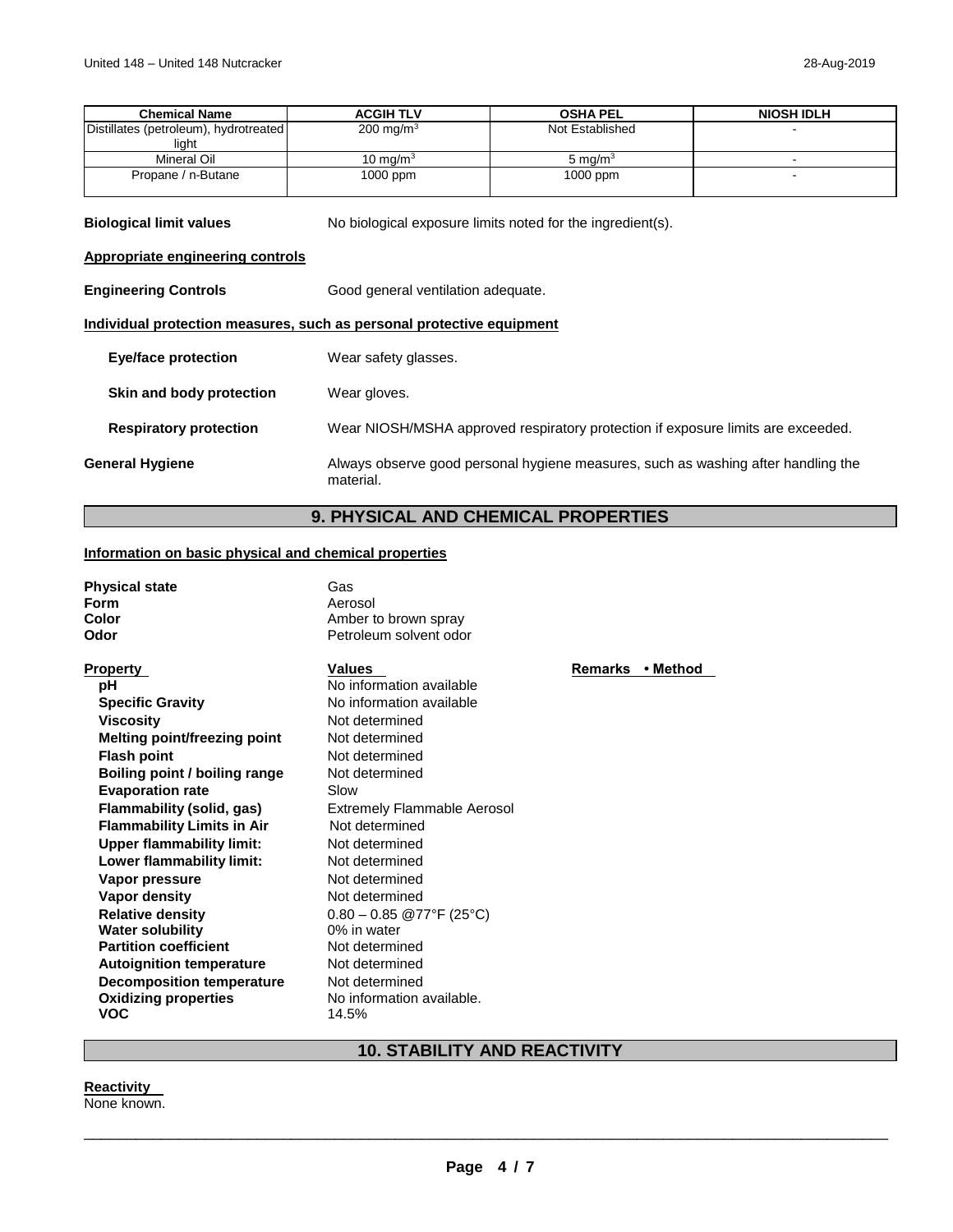Stable under recommended storage conditions.

#### **Possibility of Hazardous Reactions**

None under normal conditions.

#### **Conditions to avoid**

Temperatures greater than 122°F and sources of ignition.

#### **Incompatible materials**

Strong alkalis, oxidizers, bases, reactive metals, and natural rubber. Strong reducing agents.

#### **Hazardous Decomposition Products**

Oxides of carbon.

#### **11. TOXICOLOGICAL INFORMATION**

#### **Information on likely routes of exposure**

#### **Product Information**

| <b>Inhalation</b>   | May cause irritation to the respiratory tract, dizziness, headaches, drowsiness,<br>unconsciousness. |
|---------------------|------------------------------------------------------------------------------------------------------|
| Eye contact         | May cause irritation, redness.                                                                       |
| <b>Skin Contact</b> | May cause irritation, localized defatting, dermatitis, with prolonged or repeated contact.           |
| Ingestion           | May cause gastrointestinal irritation, nausea, diarrhea, vomiting, and abdominal cramps.             |

| Chemical Name             | Oral LD <sub>50</sub> | Dermal LD <sub>50</sub> | Inhalation LC <sub>50</sub> |
|---------------------------|-----------------------|-------------------------|-----------------------------|
| Isoparaffinic hydrocarbon | $>5000$ mg/kg (Rat)   | >2000 mg/kg (Rabbit)    |                             |
| 64724-47-8                |                       |                         |                             |
| Propane/n-Butane          |                       |                         | (Rat)<br>685 mg/m $3$       |
| 68476-86-8                |                       |                         |                             |

#### **Information on toxicological effects**

**Symptoms May aggravate pre-existing medical conditions.** 

#### **Delayed and immediate effects as well as chronic effects from short and long-term exposure**

**Skin corrosion/irritation Serious eye damage/irritation** Prolonged or repeated contact may cause irritation, localized defatting, dermatitis. May cause irritation, redness. **Respiratory sensitization Germ cell mutagenicity**  May cause irritation to the respiratory tract, dizziness, headaches, drowsiness. No Information available. **Carcinogenicity** OSHA/ACGIH/NTP/IARC: No Not expected to cause reproductive or developmental effects.<br>None known **Chronic effects Acute effects** Eye: Stinging, tearing, redness. Skin: Prolonged or repeated contact may dry skin. Oral: Aspiration risk. **Aspiration hazard** Yes.

### **12. ECOLOGICAL INFORMATION**

#### **Ecotoxicity**

Not established.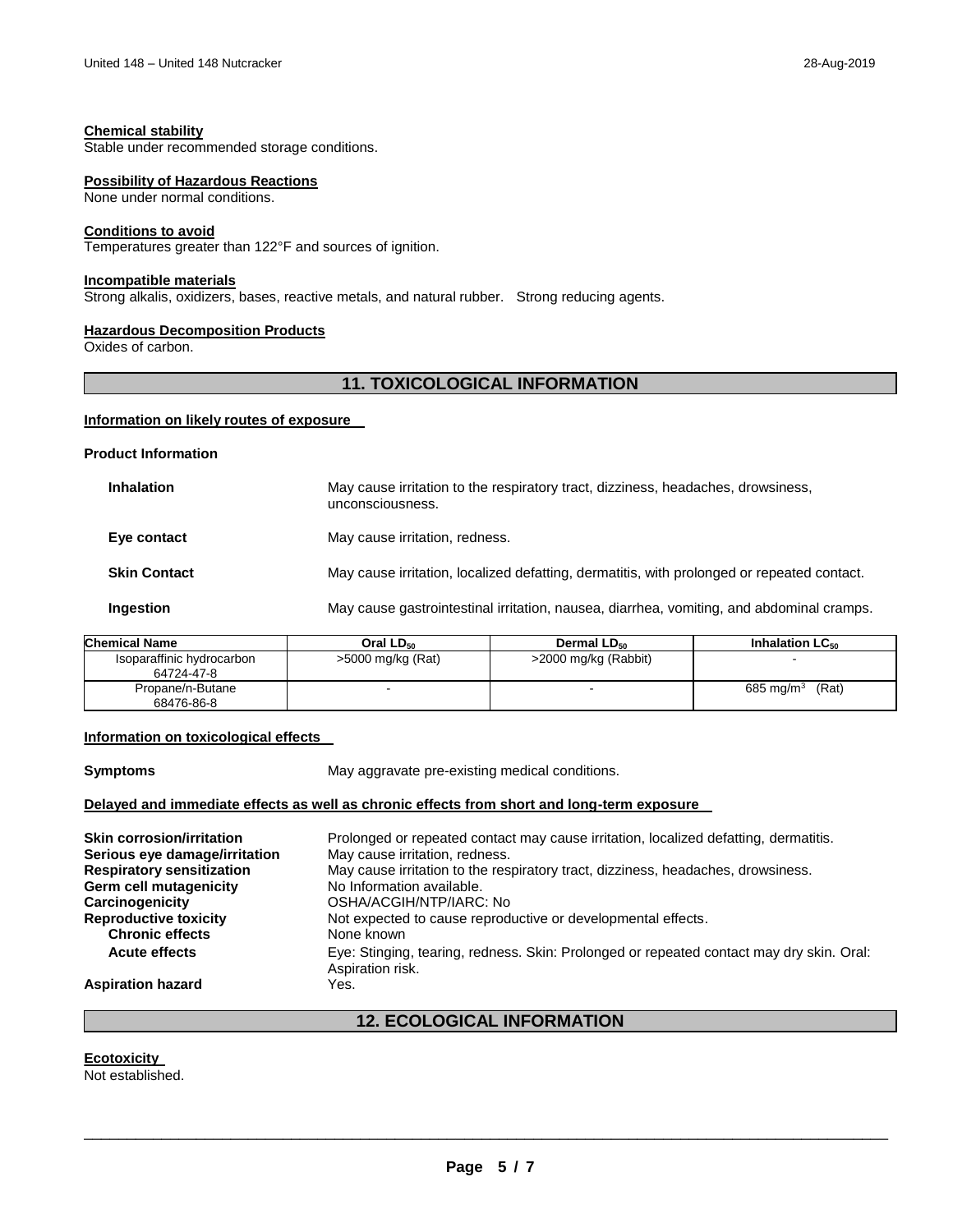#### **Persistence and degradability**

Component or components of this product are not biodegradable.

#### **Bioaccumulation**

This product is not expected to bioaccumulate.

| Mobility in soil | This product is mobile in soil. |
|------------------|---------------------------------|
|                  |                                 |

**Other adverse effects**  None known.

#### **13. DISPOSAL CONSIDERATIONS**

#### **Waste treatment methods**

**Disposal of wastes RCRA Status** Dispose of contents/container in accordance with local/federal/state regulations. Product should be fully characterized prior to disposal (40CFR21).

#### **14. TRANSPORT INFORMATION**

### **DOT UN Number** UN1950 **Hazard Class/Division Packing Group**

**IATA UN Number Proper shipping name Hazard Class/Division Packing Group**

**IMDG UN Number Proper shipping name Hazard Class/Division Packing group**

**Environmental Hazards Marine pollutant** **Aerosols, Limited Quantity** 2.1 No information available

No information available. UN1950 Aerosols, flammable 2.1

Aerosols, Limited Quantity<br>2.1 UN1950 No information available

No information available

### **15. REGULATORY INFORMATION**

# **International Inventories**

Listed.

#### **Legend:**

**TSCA** - United States Toxic Substances Control Act Section 8(b) Inventory **DSL/NDSL** - Canadian Domestic Substances List/Non-Domestic Substances List **US Federal Regulations** 

#### **SARA 302 Extremely hazardous substance**

No information available.

#### **SARA 313**

Section 313 of Title III of the Superfund Amendments and Reauthorization Act of 1986 (SARA). This product does not contain any chemical or chemicals which are subject to the reporting requirements of the Act and Title 40 of the Code of Federal Regulations, Part 372.